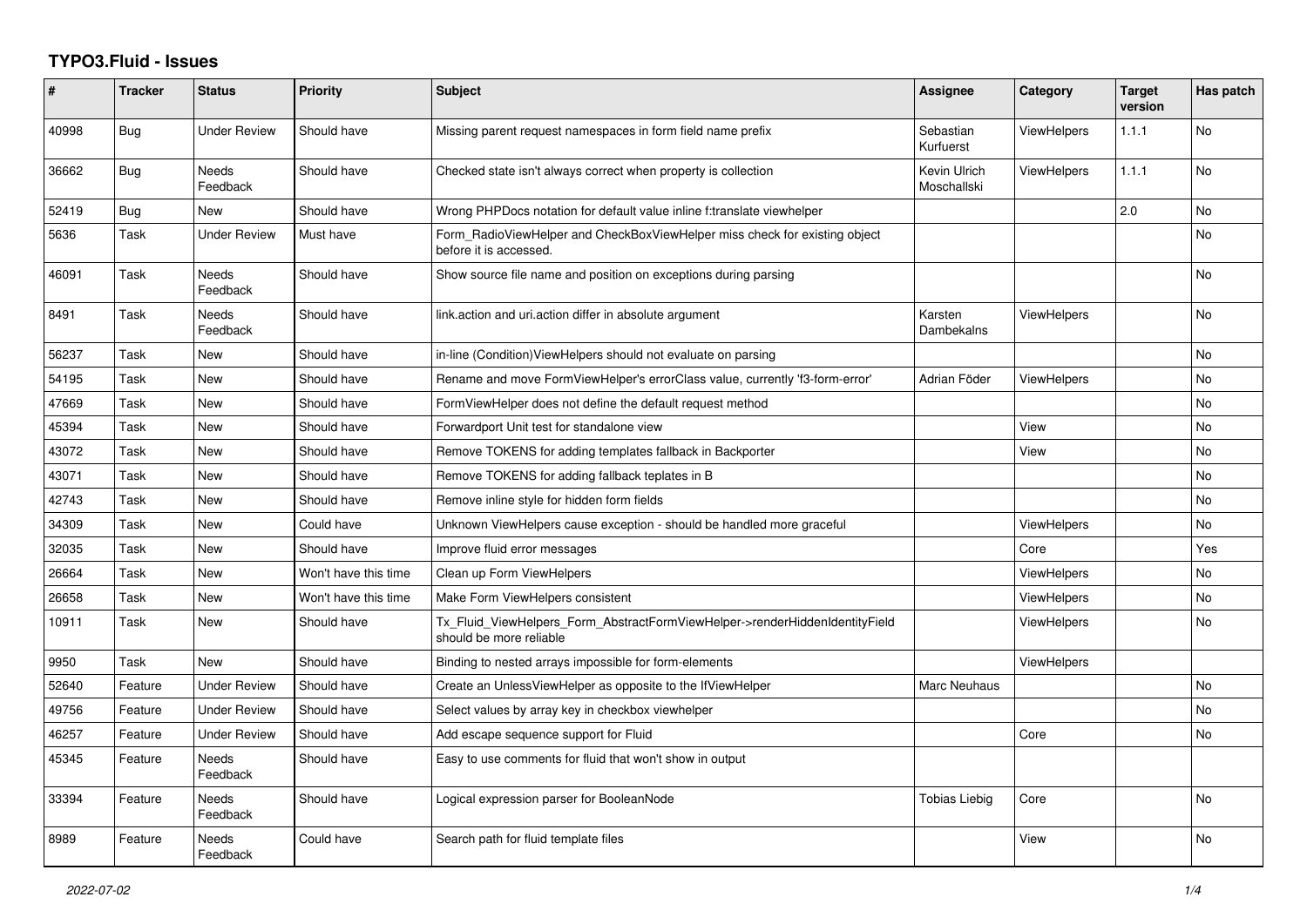| $\#$  | <b>Tracker</b> | <b>Status</b>            | <b>Priority</b> | <b>Subject</b>                                                                                | <b>Assignee</b>        | Category    | <b>Target</b><br>version | Has patch |
|-------|----------------|--------------------------|-----------------|-----------------------------------------------------------------------------------------------|------------------------|-------------|--------------------------|-----------|
| 3291  | Feature        | <b>Needs</b><br>Feedback | Should have     | Cacheable viewhelpers                                                                         |                        |             |                          | <b>No</b> |
| 9005  | Feature        | Accepted                 | Could have      | Fluid Template Analyzer (FTA)                                                                 | Sebastian<br>Kurfuerst |             |                          |           |
| 5933  | Feature        | Accepted                 | Should have     | Optional section rendering                                                                    | Sebastian<br>Kurfuerst | ViewHelpers |                          | <b>No</b> |
| 60271 | Feature        | New                      | Should have     | Paginate viewhelper, should also support arrays                                               |                        |             |                          | No        |
| 60181 | Feature        | New                      | Could have      | Caching mechanism for Fluid Views/Templates                                                   |                        | View        |                          | No        |
| 60003 | Feature        | New                      | Should have     | Add required-Attribute to f:form.password                                                     |                        | ViewHelpers |                          | No        |
| 51277 | Feature        | New                      | Should have     | ViewHelper context should be aware of actual file occurrence                                  |                        |             |                          | No        |
| 51100 | Feature        | New                      | Must have       | Links with absolute URI should have the option of URI Scheme                                  |                        | ViewHelpers |                          | No        |
| 48355 | Feature        | New                      | Could have      | Assign output of viewhelper to template variable for further processing.                      |                        |             |                          |           |
| 46545 | Feature        | New                      | Should have     | Better support for arrays in options of SelectViewHelper                                      |                        |             |                          | No        |
| 45153 | Feature        | New                      | Should have     | f:be.menus.actionMenuItem - Detection of the current select option is insufficient            |                        |             |                          | No        |
| 42397 | Feature        | New                      | Should have     | Missing viewhelper for general links                                                          |                        |             |                          | No        |
| 40081 | Feature        | New                      | Should have     | Allow assigned variables as keys in arrays                                                    |                        |             |                          | No        |
| 39936 | Feature        | New                      | Should have     | registerTagAttribute should handle default values                                             |                        | ViewHelpers |                          | No        |
| 38130 | Feature        | New                      | Should have     | Checkboxes and multiple select fields should have an assignable default value                 |                        |             |                          | No        |
| 37095 | Feature        | New                      | Should have     | It should be possible to set a different template on a Fluid TemplateView inside an<br>action | Christopher<br>Hlubek  |             |                          | No        |
| 36559 | Feature        | New                      | Could have      | New widget progress bar                                                                       |                        |             |                          | Yes       |
| 36410 | Feature        | New                      | Should have     | Allow templates to send arguments back to layout                                              |                        | ViewHelpers |                          | No        |
| 33215 | Feature        | New                      | Should have     | RFC: Dynamic values in ObjectAccess paths                                                     |                        |             |                          | No        |
| 31955 | Feature        | New                      | Should have     | f:uri.widget                                                                                  |                        | Widgets     |                          | No        |
| 30555 | Feature        | New                      | Could have      | Make TagBuilder more extensible                                                               |                        | Core        |                          | No        |
| 10472 | Feature        | New                      | Could have      | Fluid Standalone distribution                                                                 |                        | Core        |                          | No        |
| 9514  | Feature        | New                      | Should have     | Support explicit Array Arguments for ViewHelpers                                              |                        |             |                          |           |
| 7608  | Feature        | New                      | Could have      | Configurable shorthand/object accessor delimiters                                             |                        | Core        |                          | Yes       |
| 4704  | Feature        | New                      | Should have     | Improve parsing exception messages                                                            |                        | Core        |                          |           |
| 3725  | Feature        | New                      | Could have      | CSS Engine                                                                                    | Christian Müller       | ViewHelpers |                          | No        |
| 1907  | Feature        | New                      | Could have      | Default values for view helpers based on context                                              |                        | Core        |                          |           |
| 65424 | Bug            | <b>Under Review</b>      | Should have     | SelectViewHelper must respect option(Value Label)Field for arrays                             |                        | ViewHelpers |                          | No        |
| 59057 | Bug            | <b>Under Review</b>      | Must have       | Hidden empty value fields shoud be disabled when related field is disabled                    | Bastian<br>Waidelich   | ViewHelpers |                          | No        |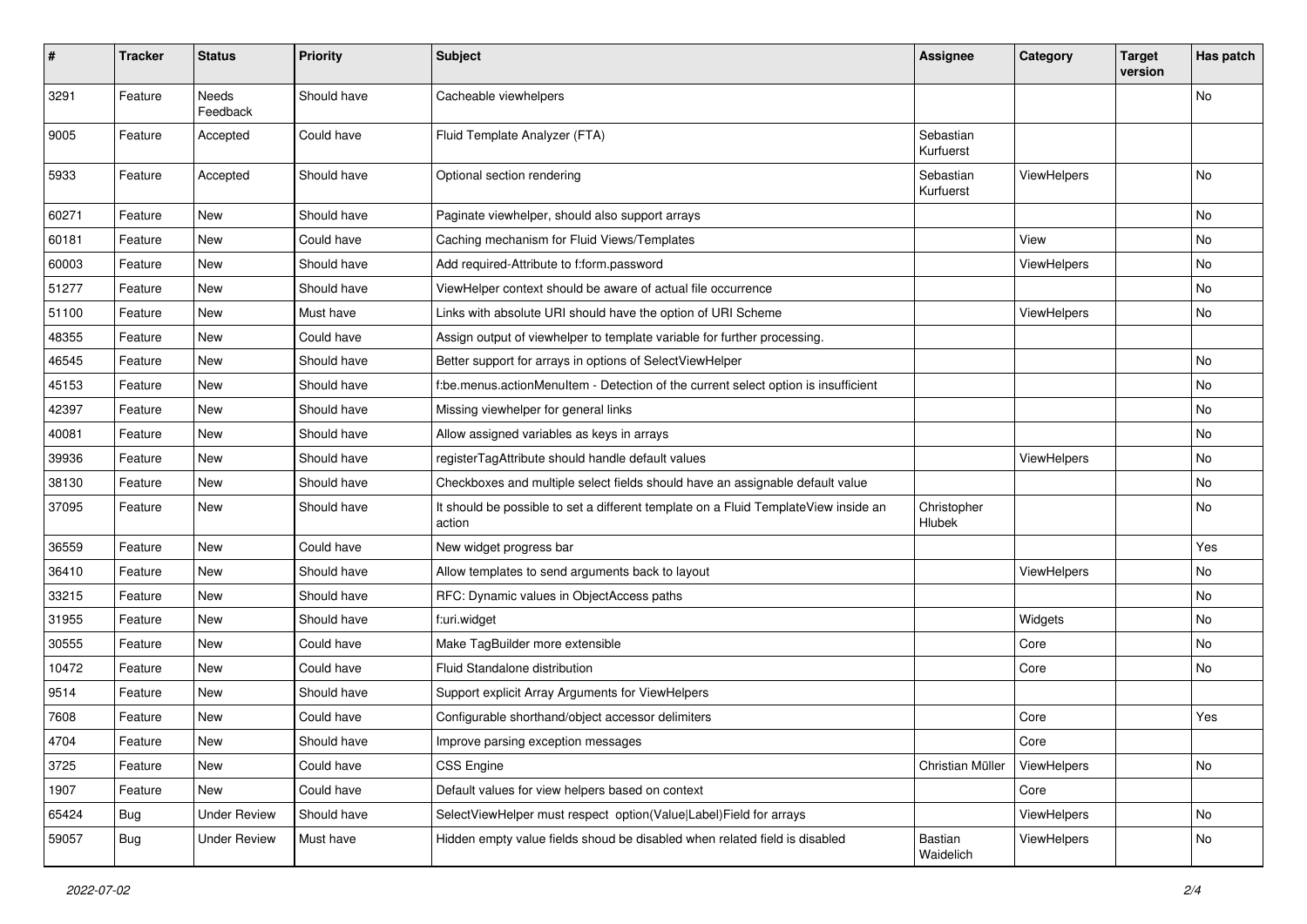| #     | <b>Tracker</b> | <b>Status</b>       | <b>Priority</b> | <b>Subject</b>                                                                                              | <b>Assignee</b>             | Category    | <b>Target</b><br>version | Has patch |
|-------|----------------|---------------------|-----------------|-------------------------------------------------------------------------------------------------------------|-----------------------------|-------------|--------------------------|-----------|
| 55008 | Bug            | <b>Under Review</b> | Should have     | Interceptors should be used in Partials                                                                     | Christian Müller            |             |                          | <b>No</b> |
| 53806 | Bug            | Under Review        | Should have     | Paginate widget maximumNumberOfLinks rendering wrong number of links                                        | Bastian<br>Waidelich        | Widgets     |                          | No        |
| 52536 | Bug            | <b>Under Review</b> | Should have     | Errorclass not set if no property-attribute set                                                             |                             |             |                          |           |
| 51239 | Bug            | <b>Under Review</b> | Must have       | AbstractViewHelper use incorrect method signature for "\$this->systemLogger->log()"                         | Adrian Föder                | Core        |                          | Yes       |
| 50888 | Bug            | <b>Under Review</b> | Should have     | WSOD by changing name of section and if Fluid caches are generated                                          |                             |             |                          | No        |
| 47006 | Bug            | <b>Under Review</b> | Should have     | widget identifier are not unique                                                                            |                             |             |                          | No        |
| 34682 | Bug            | <b>Under Review</b> | Should have     | Radio Button missing checked on validation error                                                            |                             | ViewHelpers |                          | No        |
| 58862 | Bug            | Needs<br>Feedback   | Should have     | FormViewHelper doesn't accept NULL as value for \$arguments                                                 | <b>Bastian</b><br>Waidelich | ViewHelpers |                          | Yes       |
| 33628 | Bug            | Needs<br>Feedback   | Must have       | Multicheckboxes (multiselect) for Collections don't work                                                    | Christian Müller            | ViewHelpers |                          | <b>No</b> |
| 28551 | Bug            | Accepted            | Should have     | (v4) backport VHTest                                                                                        | Sebastian<br>Kurfuerst      |             |                          | No        |
| 60856 | Bug            | New                 | Must have       | Target attribute not supported by the form viewhelper                                                       |                             | ViewHelpers |                          | Yes       |
| 58983 | Bug            | New                 | Should have     | format.date does not respect linebreaks and throws exception                                                |                             |             |                          | No        |
| 58921 | Bug            | New                 | Should have     | f:form.* VHs crash if NOT inside f:form but followed by f:form                                              |                             |             |                          | No        |
| 57885 | Bug            | New                 | Must have       | Inputs are cleared from a second form if the first form produced a vallidation error                        |                             |             |                          | No        |
| 54284 | Bug            | New                 | Should have     | Default Option for Switch/Case VH                                                                           |                             | ViewHelpers |                          | No        |
| 52591 | Bug            | New                 | Should have     | The Pagination Widget broken for joined objects                                                             |                             |             |                          | No        |
| 49600 | Bug            | New                 | Should have     | f:form tag shown as a HTML on frontend                                                                      |                             | ViewHelpers |                          | No        |
| 49038 | Bug            | New                 | Must have       | form.select does not select the first item if prependOptionValue is used                                    |                             |             |                          | <b>No</b> |
| 40064 | Bug            | New                 | Must have       | Multiselect is not getting persisted                                                                        |                             | ViewHelpers |                          | No        |
| 39990 | Bug            | New                 | Should have     | Same form twice in one template: hidden fields for empty values are only rendered<br>once                   |                             | Core        |                          | No        |
| 38369 | Bug            | New                 | Must have       | Resource ViewHelpers should not fall back to request package                                                |                             | View        |                          | No        |
| 37619 | Bug            | New                 | Should have     | Fatal Error when using variable in name attribute of Section ViewHelper                                     |                             | ViewHelpers |                          | No        |
| 36655 | Bug            | New                 | Should have     | <b>Pagination Links</b>                                                                                     |                             | Widgets     |                          | No        |
| 33551 | <b>Bug</b>     | New                 | Must have       | View helper values break out of a partial scope                                                             | Sebastian<br>Kurfuerst      | Core        |                          | No        |
| 30937 | <b>Bug</b>     | New                 | Should have     | CropViewHelper stringToTruncate can't be supplied so it can't be easily extended                            |                             | ViewHelpers |                          | Yes       |
| 28554 | <b>Bug</b>     | New                 | Should have     | (v4) implement feature flag to disable caching                                                              |                             |             |                          | No        |
| 28553 | <b>Bug</b>     | New                 | Should have     | improve XHProf test setup                                                                                   |                             |             |                          | No        |
| 28552 | <b>Bug</b>     | New                 | Should have     | (v5) write ViewHelper test for compiled run; adjust functional test to do two passes<br>(uncached & cached) |                             |             |                          | No        |